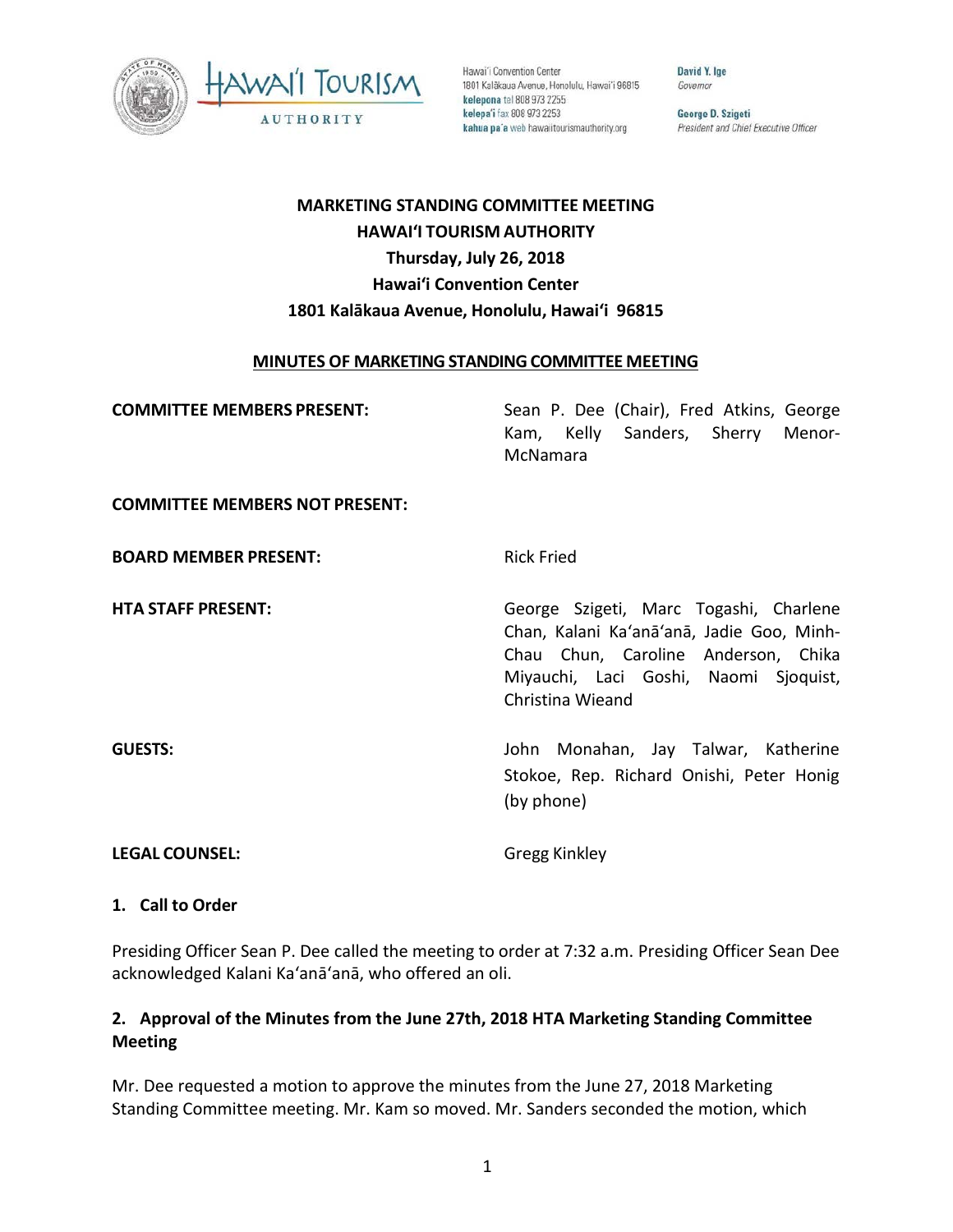was approved by all committee members present.

#### **3. HVCB Island of Hawai'i Recovery Plan Proposal**

Mr. Dee acknowledged Jay Talwar and John Monahan from the Hawai'i Visitors Convention Bureau ("HVCB") who began their presentation by reporting visitor statistics through July 12, 2018. Mr. Talwar presented that HVCB's objective in its Island of Hawai'i Recovery Plan Proposal was to balance negative news coverage and show prospective visitors an opportunity to visit, and that one of the ways HVCB was doing so was by working with partners on Hawai'i Island to coordinate activities and to create social media content, using the hashtag #exploreislandofhawaii. He stated that, in connection to Hawai'i Island's recovery plan, HVCB participated in 46 media interviews and 63 in-bound media inquiries. Mr. Talwar explained that in-bound media inquiries are when HVCB provides information to media outlets concerning what is taking place on-island.

Mr. Talwar explained that he worked with Jeanie Cooper in creating a Travel Weekly native advertising editorial. Mr. Dee commented on a Travel Weekly forum and asked Mr. Talwar to consider focusing on unique story-telling, including touching on Pele and the story of creation.

Mr. Talwar explained that HVCB performed a Satellite Media Tour and worked with the head of Geology at the University of Hawaiʻi at Hilo to tell a balanced and clear story of the volcanic activity on Hawaiʻi Island. He explained that the geologist travelled on the Satellite Media Tour, which was broadcasted live across the country and picked up on 32 TV and radio stations. Mr. Talwar also explained that a photoshoot was planned for August to supplement partnerprovided #exploreislandofhawaii content. He explained that the content was intended to highlight a multitude of activities in different locations, to display Hawaiʻi's unique culture beyond the volcano, to show that visitors can still have an amazing experience on Hawaiʻi Island.

Mr. Monahan explained that hard numbers on the success of the Hawaiʻi Island Recovery Plan were difficult to track down due to statistics received on an individual basis. Mr. Monahan stated that arrivals and expenditures were up 12.5 percent from the previous year. He stated that arrivals were down 1.6 percent and spending was up 3.3 percent for May compared to this time last year. Mr. Monahan explained that, from statistics received from partner wholesalers that share their booking statistics, those wholesalers were up 20 percent prior to the volcanic eruption in April compared to the same time last year; in May, booking rate was down 46 percent, and in June, booking rate was down 43 percent. Mr. Monahan further explained that occupancy rate for Hawaiʻi Island was up 6 percent, but was down 11 percent in the Kohala Coast. Revenue per available room ("RevPAR") was up 5 percent in Hawaiʻi, but down 8 percent on Hawaiʻi Island and down 11 percent in the Kohala Coast. Mr. Monahan explained that the low statistics for Hawaiʻi Island and Kohala Coast were due to tourists wishing to avoid being "vogged out," even though they may understand that they are safe travelling to Hawaiʻi, as well as tourists wishing to see the volcanic activity. Mr. Monahan explained that these statistics were most likely the lowest numbers we can expect.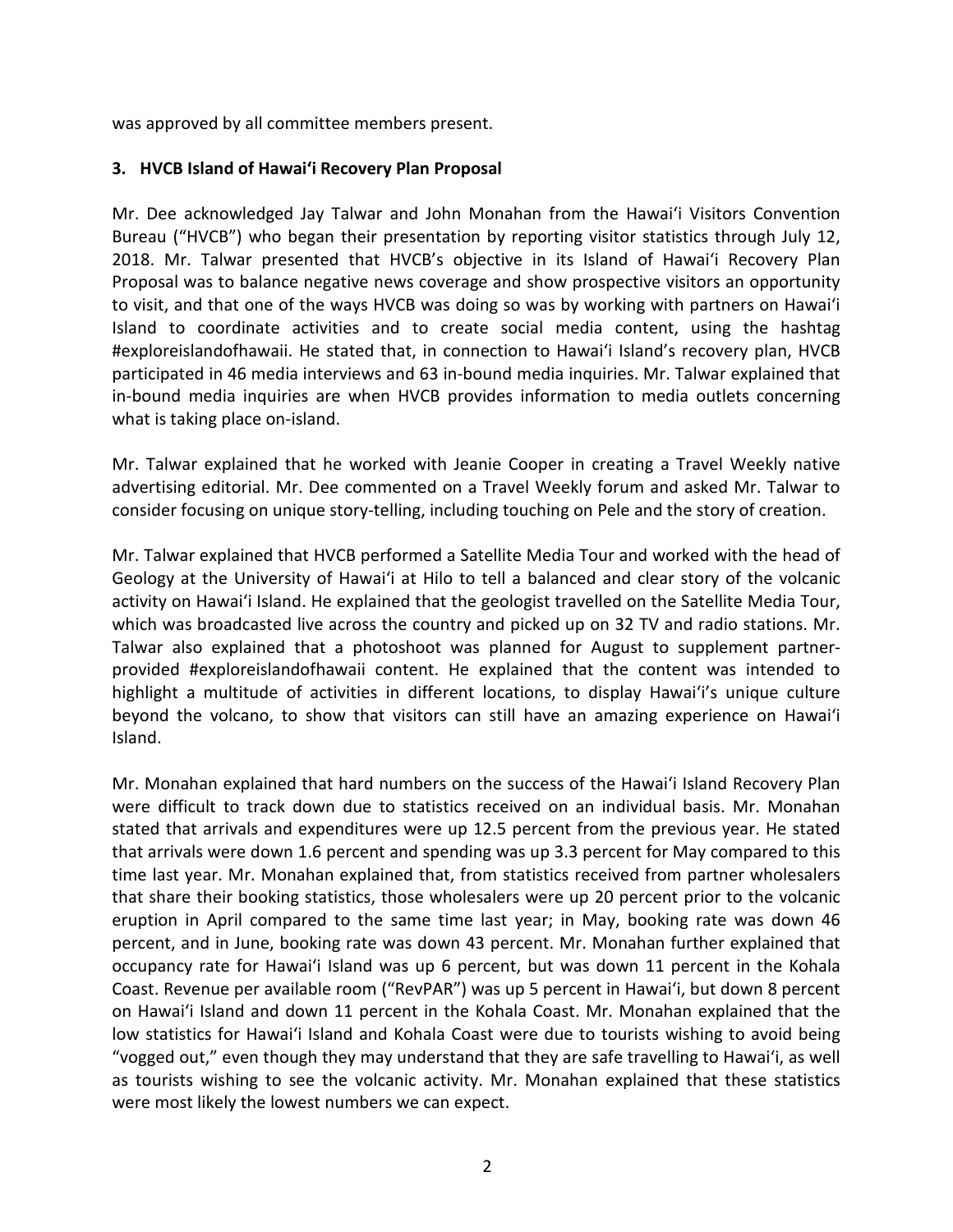Mr. Atkins asked Mr. Monahan whether these statistics included the impact from cruise ship arrivals. Mr. Monahan, in response to Mr. Atkins' question, stated that the statistics were solely looking at accommodations, so the statistics did not take visitor arrivals through cruise ships into account.

Mr. Talwar stated that a recent nationwide survey conducted by HVCB showed Hawai'itargeted travelers have more fascination with the volcanic activity on Hawai'i Island than fear. He said that, based on this information, HVCB is changing its marketing strategy to change prospective visitor's perspectives to "this is the best time to visit Hawai'i."

Mr. Talwar then discussed tactics, grouped into five topics: content development; earned media; consumer advertising; travel agent/ sales channel; and MCI. First, Mr. Talwar stated that for content development, HVCB planned to find positive video and stills to build viewer fascination with volcanic activity and promote Hawai'i using social media. He stated that HVCB plans to license additional stills and footage. Mr. Talwar stated that, for earned media, HVCB will continue to work on countering misconceptions on the extent and effect of volcanic activity. He stated that HVCB will work to round out the story of Hawai'i Island, not solely about the volcano but for experiences around the entire island. Mr. Talwar stated that, for consumer advertising, HVCB would support a particular storyline to convey to its targeted audience, which include people who are interested and care about unique cultures around the world. He stated that HVCB would run a campaign—Hawai'i Rooted integration—based on the cultural story of Pele and creation. He stated the campaign would include a relationship with the platform Great Big Story to create a video campaign with two to three editorial videos. Mr. Talwar stated that HVCB would continue to monitor data from travel agents regarding sales; he said that HVCB would like to help travel agents close sales by developing its own marketing program to focus on what HVCB believes will bring the most sales to Hawai'i Island. Mr. Talwar stated that HVCB would connect with the MCI market through getting face-to-face opportunities with key partners in Hawai'i and across the country.

Mr. Talwar stated that, in total, the amount HVCB requested was \$1,200,000. That amount was broken down to \$100,000 for content development, \$100,000 for earned media, \$700,000 for consumer advertising, \$250,000 for supporting travel agent sales, and \$50,000 for MCI marketing.

Mr. Atkins asked how HVCB has addressed vog created by volcanic activity on Hawai'i island. Mr. Monahan responded that representatives need to respond truthfully to concerns over vog. Mr. Kam and Mr. Sanders noted that vog has always been present on Hawai'i Island; in response, Mr. Monahan stated that he understands vog has been much more frequent. Representative Richard Onishi, in discussing Mr. Atkins' question regarding vog, stated that the volcanic crater has subsided in major activity and no longer constantly releases ash. He stated that there is still a residual effect from the vog, but there have not been large ash clouds raining down. Rep. Onishi stated that, in summary, the vog is not an event that Hawai'i Island has never dealt with before. He stated that one of the biggest problems from this most recent eruption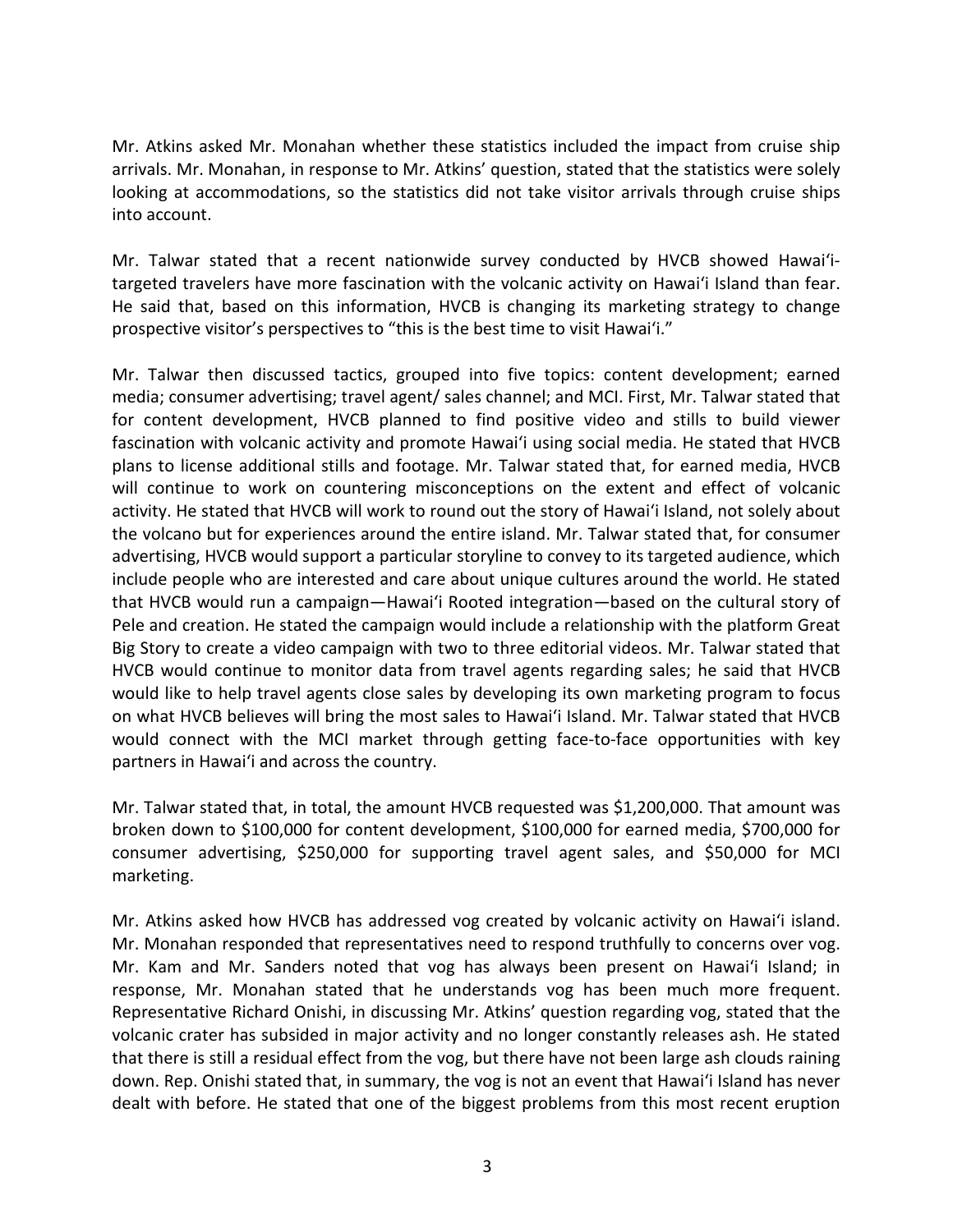facing the County of Hawai'i is earthquakes, occurring two to three times per week, that have created cracks in Highway Eleven on Hawai'i Island. He also stated that the County of Hawai'i has been searching for a new viewing site continuously for a month and a half, and that one of the options the County was considering was doing a "riding tour," where guides will show visitors where the lava flow is occurring. He explained that, during these riding tours, no visitors will be allowed to get off the bus, in order to protect visitors from fumes. Last, Rep. Onishi stated that helicopter tours and boat tours have been doing very well due to visitors interested in the volcanic activity, and both are booked weeks in advance.

Mr. Atkins stated that Jack's Tours, a Hawai'i Island bus company, recently told its industry partners it intended to close at the end of the month of July, and that the volcanic activity on Hawai'i Island was one of the reasons why Jack's Hawai'i announced its closing. Mr. Szigeti stated that, in finding a new viewing site, there are several moving parts, and that Mr. Monahan has also been assisting in trying to find a new viewing site. Mr. Atkins asked whether the bus tours have been able to find other activities to fill the void caused by the lack of a viewing site for the volcano. Rep. Onishi responded that there has been a positive response to the current bus tours that do not include the volcano. Mr. Kam asked on the status of businesses in Pahoa. Rep. Onishi stated that Pahoa is challenged because many restaurants depended on a large number of visitors to the national park in the area.

Mr. Dee asked whether HTA had \$4 million in its reserve. Mr. Togashi responded that HTA currently had approximately \$4.2 million in reserve. Mr. Dee stated that supporting marketing efforts in response to the volcanic activity in Hawai'i Island matches the intent of creating the reserve. Mr. Atkins asked if HVCB's plan was flexible. Mr. Talwar replied that the plan is flexible and that several content creators are interested in coming to Hawai'i Island.

## **4. Global Tourism Summit Update**

Mr. Dee acknowledged Katherine Stokoe from Paragon Events, who presented an overview of HTA's preparation for the Global Tourism Summit. Ms. Stokoe presented that 2018 presented increased goals from the 2017 Global Tourism Summit. She explained that booking for registrations with the Global Tourism Summit was on target with 233 current registrations, and that early bird pricing for registration would end on July 31, 2018. Ms. Stokoe stated that the opening keynote speaker is still pending, and that the Summit will now include a general session topic on illegal vacation rentals. Mr. Szigeti stated that the added topic of illegal vacation rentals was important, that the Summit will bring additional speakers, and that the event should be well-attended.

Ms. Stokoe stated that exhibit booths have increased by forty percent, and that confirmed sponsors include Alaska Airlines, HCC AEG Facilities, HanaTour USA, Rocky Mountain Sunscreen, Levy, and Honolulu Cookie Company. Mr. Szigeti added that the Summit was looking to add First Hawaiian Bank, as well as committing to luncheon and hotel sponsors. Ms. Stokoe stated that several sponsors are close to being finalized, including Enterprise, Kualoa Ranch, Southwest Airlines, Hawaiian Airlines, Japan Airlines, O'ahu Publishing, and Outrigger.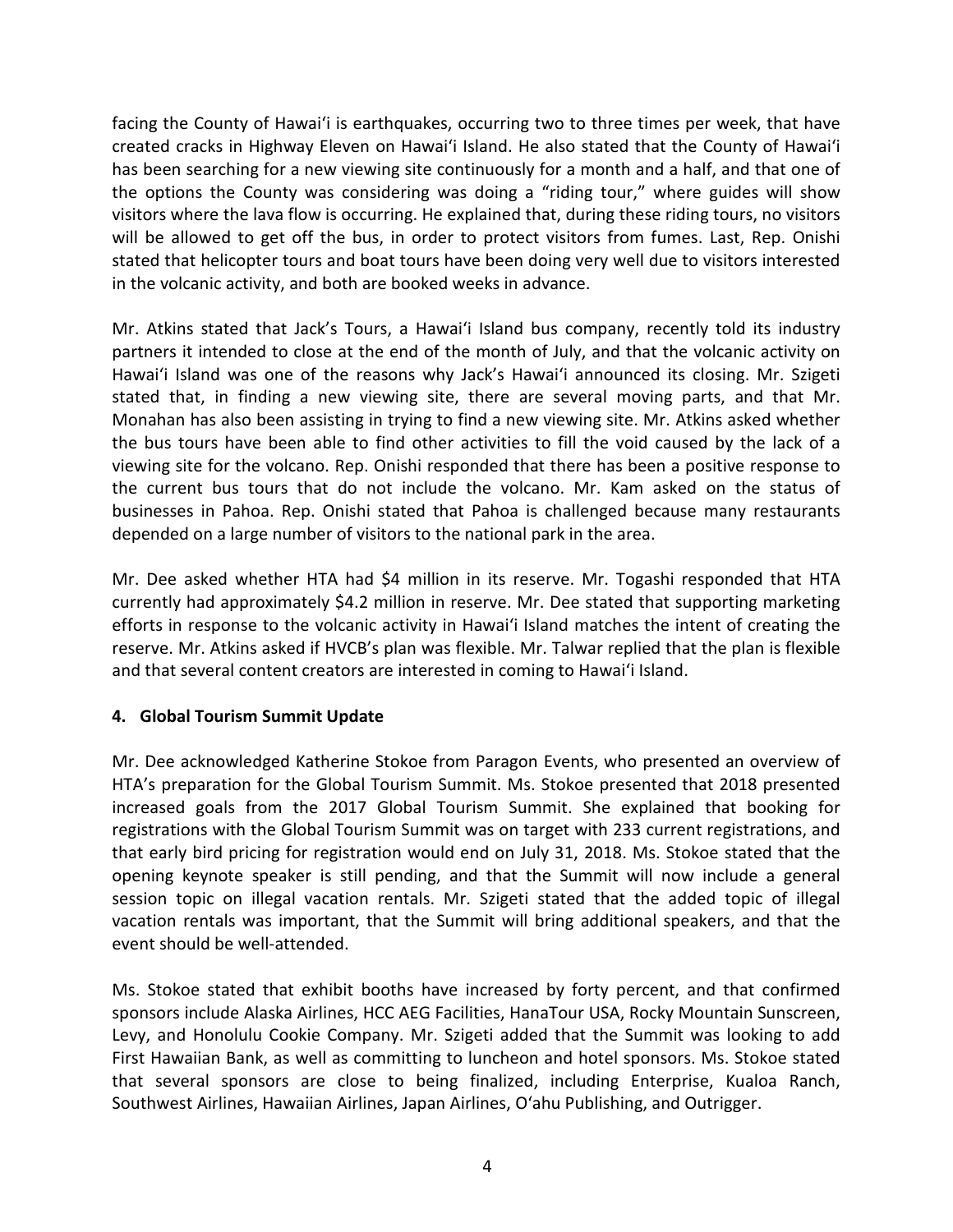Ms. Stokoe explained that the Global Tourism Summit was advertising through media outlets, including the Star Advertiser and social media. Mr. Szigeti thanked Ms. Stokoe and commented that the Aloha Reception would showcase restaurants from all islands, and that major wholesalers are contributing. Mr. Szigeti added that the Global Tourism Summit is aiming for 3,000 attendees.

Mr. Atkins thanked Mr. Szigeti for aggressively pursuing key sponsors, and that large corporate sponsors bring the Global Tourism Summit prestige. Mr. Atkins expressed that the Global Tourism Summit was reaching its "critical mass" and has become an international event. Mr. Atkins suggested that the Global Tourism Summit advertise who its sponsors are to show the interest that the Summit has generated.

# **5. Sports Marketing Update**

Mr. Dee acknowledged Peter Honig, Senior V.P. of Ascendent, who participated by phone, to discuss updates in sports marketing, including a follow-up proposal from the Los Angeles Rams and involving other stakeholders.

Mr. Dee stated that the Committee needed to enter into Executive session for the remainder of this topic, in order to protect proprietary information and confidential negotiations, and to protect Hawaiʻi's competitive edge as an international destination. Mr. Dee added that Executive Session is allowed by Hawaiʻi Revised Statutes sections 201B-4(a)(1)&(2). Mr. Dee requested a motion to enter Executive Session. Mr. Kam moved for an Executive Session and Mr. Atkins seconded the motion, which was unanimously approved by all Committee members present. Mr. Dee invited Rep. Onishi, Mr. Talwar and Mr. Monahan to remain in the Executive session of the meeting.

## **The meeting was recessed for an Executive Session at 8:27 a.m. Executive Session ended at 9:30 a.m.**

## **6. Budget Update**

The Marketing Committee did not address the budget update, due to time constraints.

# **7. Adjournment**

Mr. Dee requested a motion to adjourn the meeting. Mr. Kam so moved. Mr. Sanders seconded the motion, which unanimously approved by all the Committee members present.